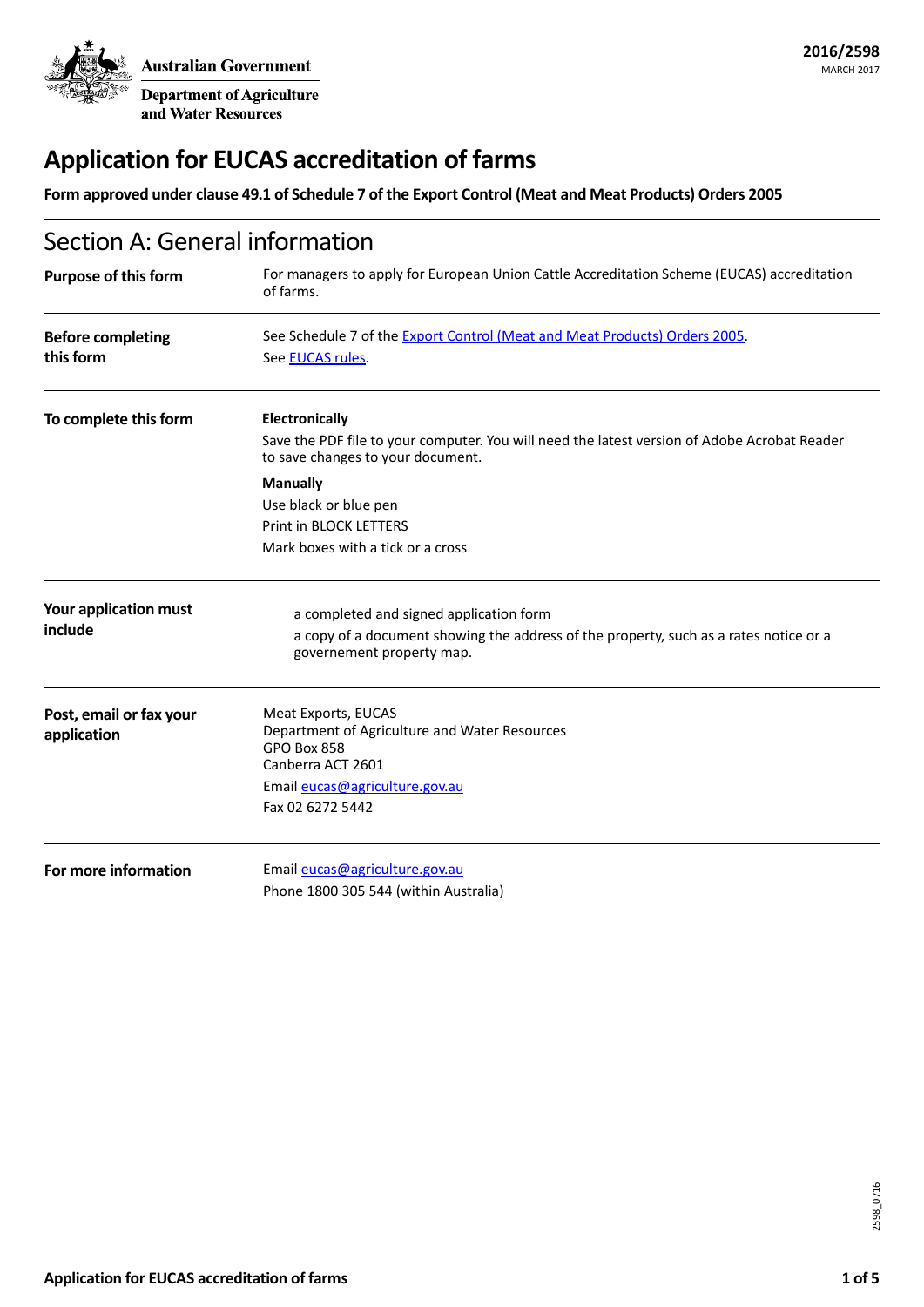# Section B: Property details

### **1 Property Identification Code (PIC)**

### **2 Farm name and address**

| Farm name        |                 |          |
|------------------|-----------------|----------|
| Street address   |                 |          |
| Suburb/town/city | State/territory | Postcode |
|                  |                 |          |

### **3 Are hormonal growth promotants (HGPs) or HGP-treated animals currently on the farm?**

No Yes

You must remove any unused doses of HGP and any HGP-treated animals from the property before the accreditation process can begin. If you have not removed them and continue with the accreditation process, you may be considered to have provided misleading evidence to a Commonwealth officer.

| <b>Manager</b>                                                           |                 |          |  |  |
|--------------------------------------------------------------------------|-----------------|----------|--|--|
| Given name(s)                                                            | Family name     |          |  |  |
| Postal address (if the same as the address in section B, write AS ABOVE) |                 |          |  |  |
| Street address                                                           |                 |          |  |  |
| Suburb/town/city                                                         | State/territory | Postcode |  |  |
|                                                                          |                 |          |  |  |
| <b>Contact details</b>                                                   |                 |          |  |  |
| Work phone (include area code)                                           | Mobile phone    |          |  |  |
| Email                                                                    |                 |          |  |  |
| Fax                                                                      |                 |          |  |  |
|                                                                          |                 |          |  |  |

No

Yes Mattach relevant documents to the application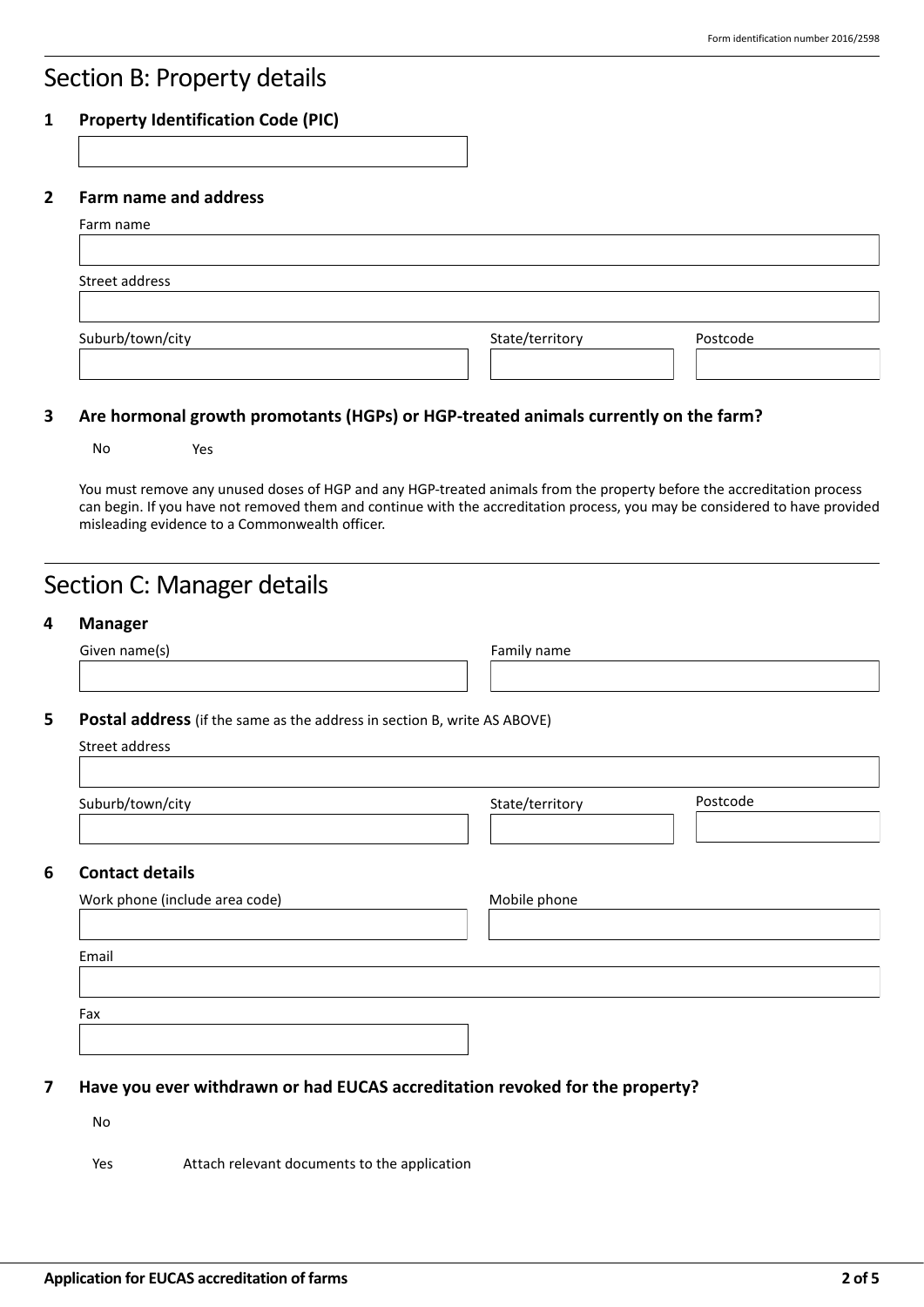#### **8 Have you ever been prosecuted, fined or issued with a warning letter for HGP or livestock identification offences?**

|   | No        |                                                              |
|---|-----------|--------------------------------------------------------------|
|   | Yes       | Attach relevant documents to the application                 |
| 9 |           | Do you own or manage other PICs?                             |
|   | <b>No</b> |                                                              |
|   | Yes       | If yes, list the other PICs<br>(attach a sheet if necessary) |

# Section D: Identification of animals

**10 List the number of animals and unused tags currently active on your property. This information will be checked against the National Livestock Identification System (NLIS) database.**

### **a Home-bred (white)**

| Animals                 | Unused tags                  |
|-------------------------|------------------------------|
| b Post-bred (orange)    |                              |
| Animals tagged          | Unused tags                  |
|                         |                              |
| c Introduced (white)    |                              |
| Breeding bulls tagged   |                              |
|                         |                              |
| Breeding females tagged | EU-accredited animals tagged |
|                         |                              |

### Section E: Consent to enter property

**11 Do you consent to an officer of the European Commission entering the property for purposes authorised under the Export Control Act 1982? Consent is mandatory.**

No

Yes

# Section F: Authorisations

**12 Do you authorise any other persons to sign EU vendor declarations or contact EUCAS on your behalf?**

No Go to question 14

Yes Go to question 13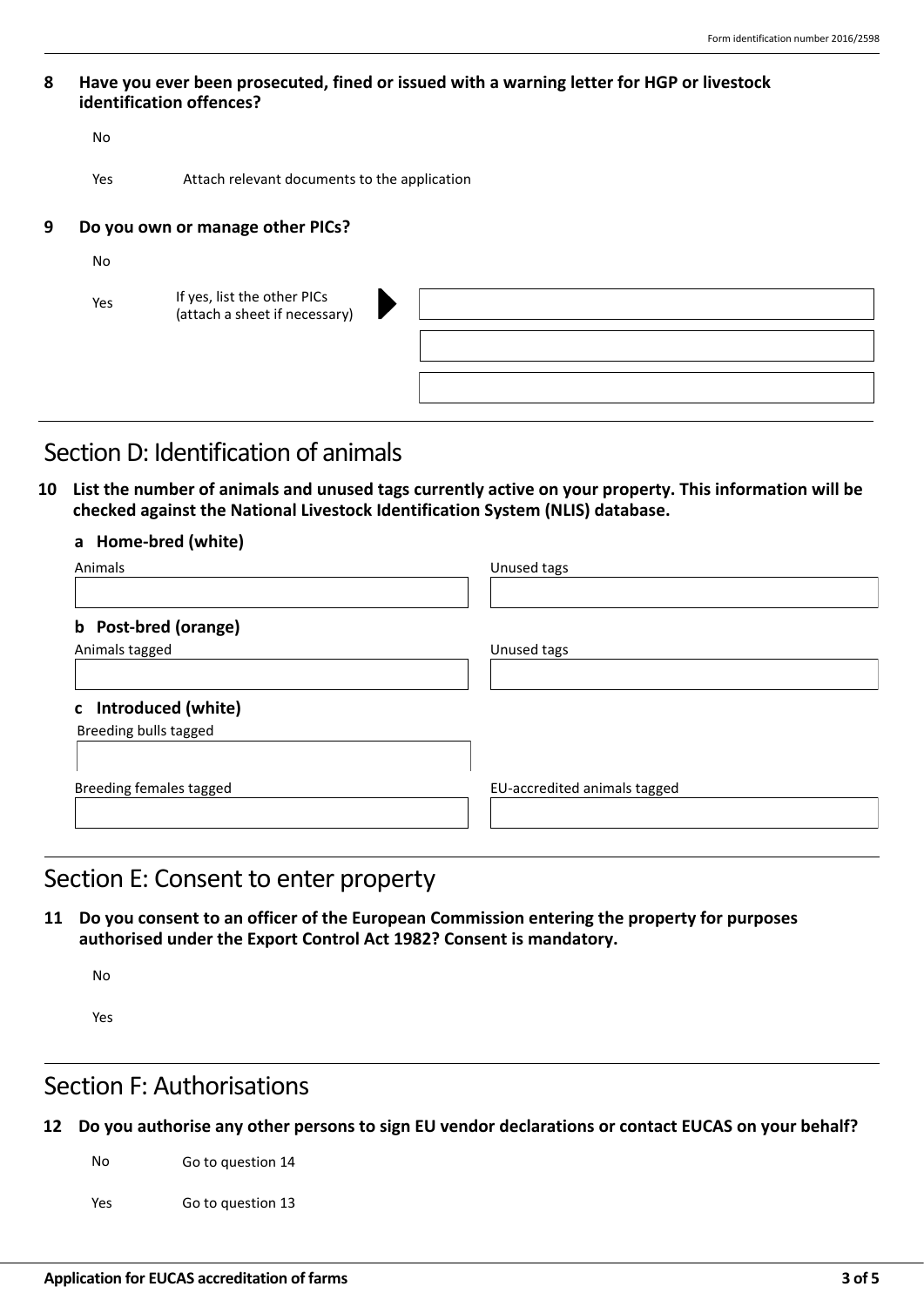### **13 Person(s) authorised on your behalf**

### **Person 1**

| Given name(s)                               | Family name       |
|---------------------------------------------|-------------------|
|                                             |                   |
| Work phone (include area code)              | Mobile phone      |
|                                             |                   |
|                                             |                   |
| Email                                       |                   |
|                                             |                   |
| Fax                                         |                   |
|                                             |                   |
| Person 1 signature (type or sign your name) | Date (dd/mm/yyyy) |
|                                             |                   |
|                                             |                   |
| Person 2                                    |                   |
| Given name(s)                               | Family name       |
|                                             |                   |
| Work phone (include area code)              | Mobile phone      |
|                                             |                   |
| Email                                       |                   |
|                                             |                   |
|                                             |                   |
| Fax                                         |                   |
|                                             |                   |
| Person 2 signature (type or sign your name) | Date (dd/mm/yyyy) |
|                                             |                   |
|                                             |                   |

# Section G: Consent to listing on EUCAS web page

The department publishes a list of EUCAS-accredited farms on its website, subject to the consent of farm managers.

**14 Do you consent to the department publishing your first and last name, town, postcode, phone number and PIC number on this list?**

No

Yes